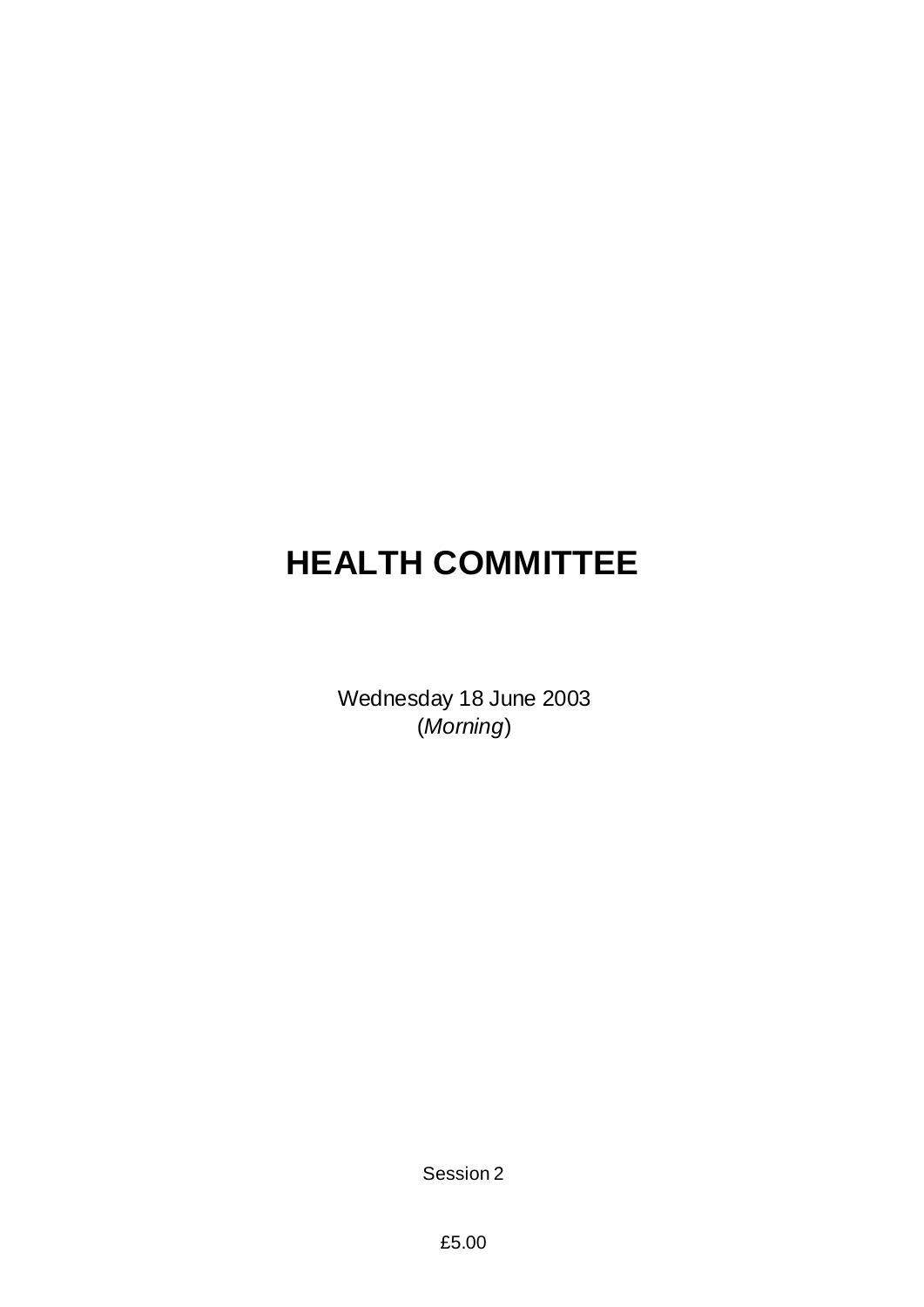Parliamentary copyright. Scottish Parliamentary Corporate Body 2003.

Applications for reproduction should be made in writing to the Licensing Division, Her Majesty's Stationery Office, St Clements House, 2-16 Colegate, Norwich NR3 1BQ Fax 01603 723000, which is administering the copyright on behalf of the Scottish Parliamentary Corporate Body.

Produced and published in Scotland on behalf of the Scottish Parliamentary Corporate Body by The Stationery Office Ltd.

Her Majesty's Stationery Office is independent of and separate from the company now trading as The Stationery Office Ltd, which is responsible for printing and publishing Scottish Parliamentary Corporate Body publications.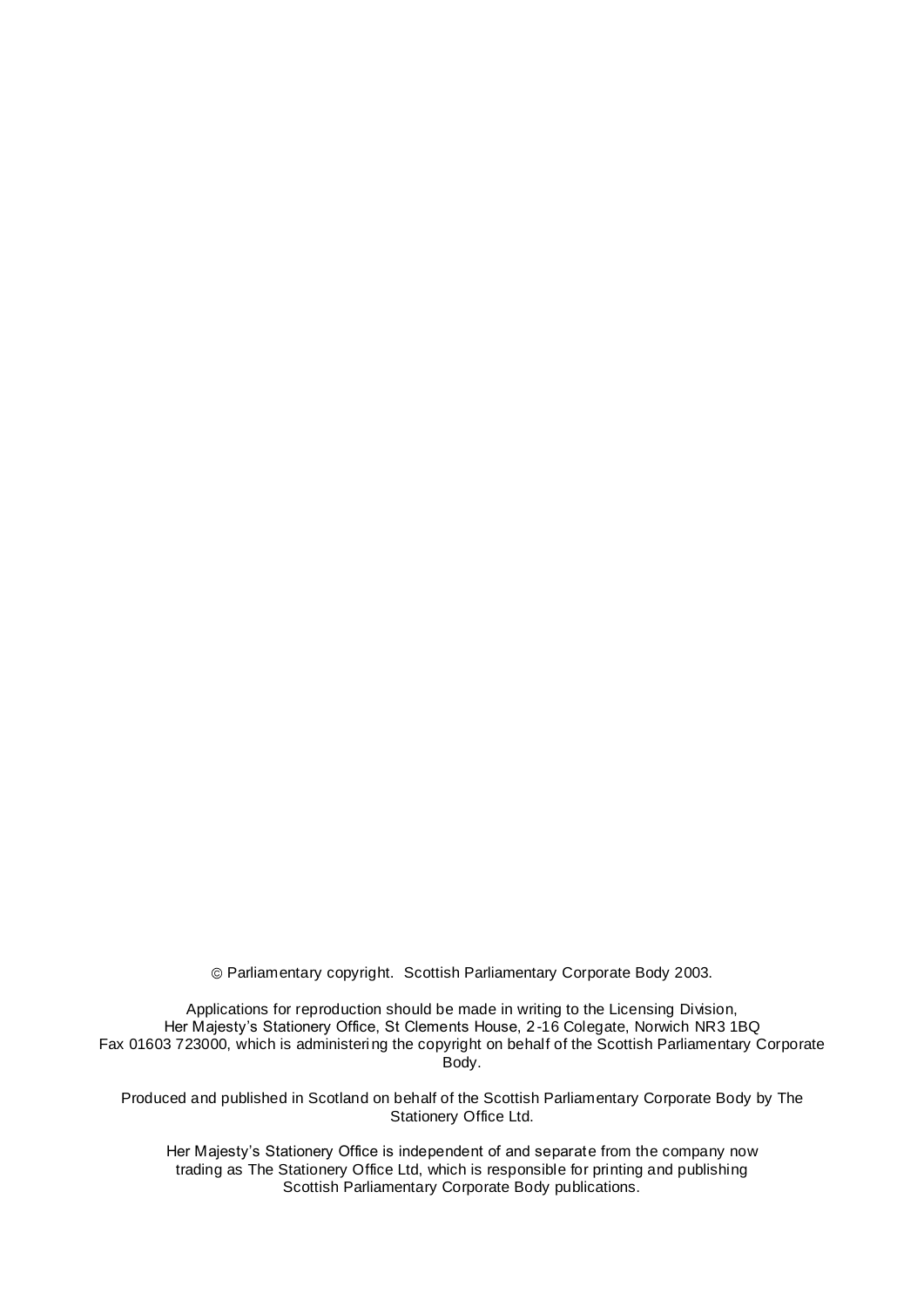## **CONTENTS**

### **Wednesday 18 June 2003**

| Food Protection (Emergency Prohibitions) (Amnesic Shellfish Poisoning) (Orkney) (Scotland) Order 2003 |  |
|-------------------------------------------------------------------------------------------------------|--|
|                                                                                                       |  |

**Col.**

**HEALTH COMMITTEE 2 nd Meeting 2003, Session 2**

#### **CONVENER**

\*Christine Grahame (South of Scotland) (SNP)

**DEPU TY CONVENER**

\*Janis Hughes (Glasgow Rutherglen) (Lab)

### **COMMI TTEE MEMBERS**

\*Mr David Davidson (North East Scotland) (Con) Helen Eadie (Dunfermline East) (Lab) \*Kate Maclean (Dundee West) (Lab) \*Mr Duncan McNeil (Greenock and Inverclyde) (Lab) \*Shona Robison (Dundee East) (SNP) \*Mike Rumbles (West Aberdeenshire and Kincardine) (LD) Dr Jean Turner (Strathkelvin and Bearsden) (Ind)

### \*attended

### **THE FOLLOWING ALSO ATTENDED :**

Carolyn Leckie (Central Scotland) (SSP)

**WITNESS**

Tom McCabe (Deputy Minister for Health and Community Care)

**CLERK TO THE COMMITTEE** Jennifer Smart **SENIOR ASSISTAN T CLERK** Peter McGrath

**ASSISTAN T CLERK** Graeme Elliot

**LOC ATION** Committee Room 3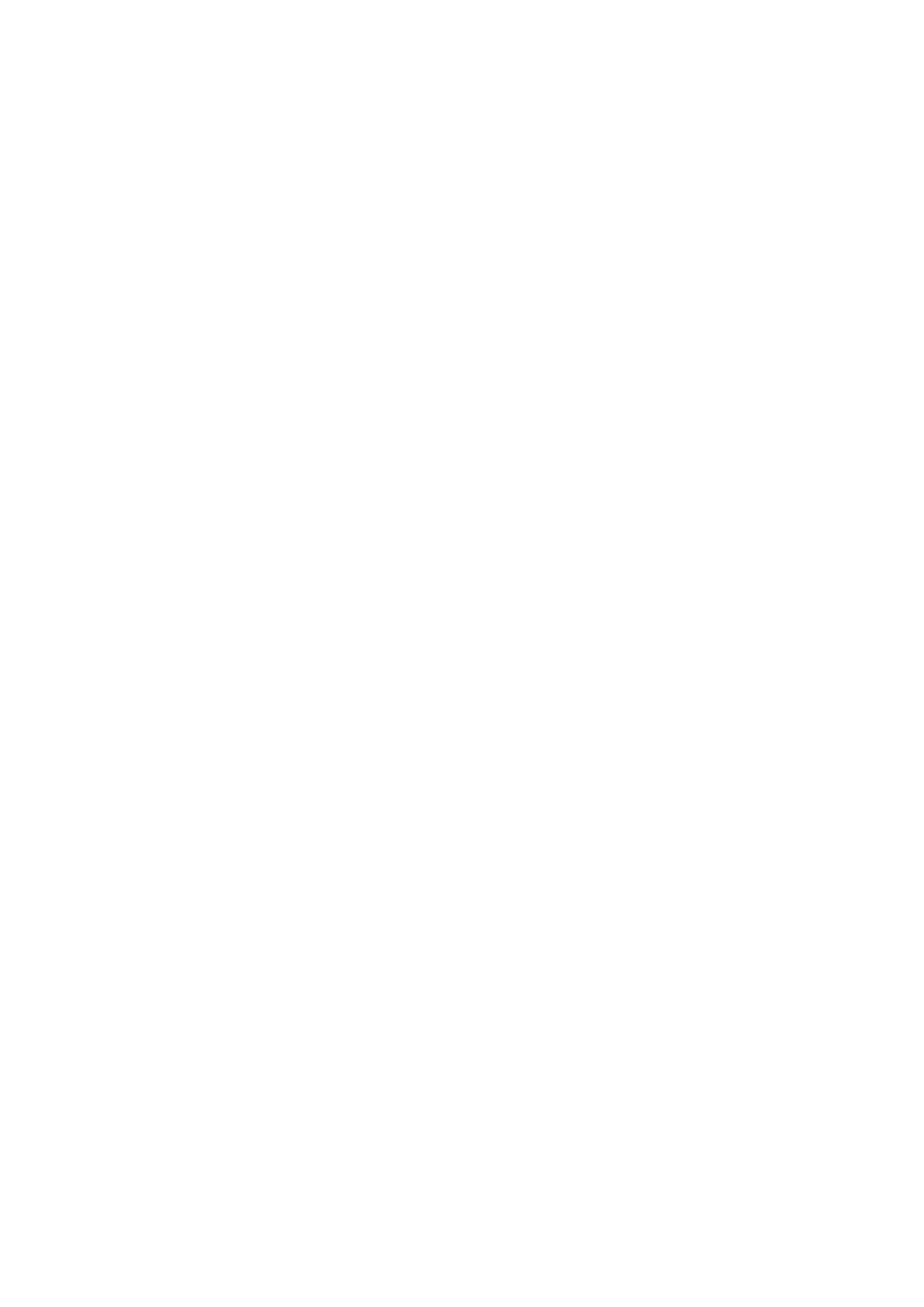### **Scottish Parliament**

### **Health Committee**

*Wednesday 18 June 2003*

(*Morning*)

[THE CONV ENER *opened the meeting at 09:30*]

**The Convener (Christine Grahame):** Good morning. I convene the second meeting in session 2 of the Health Committee.

I give the apologies of Helen Eadie and Dr Jean Turner, who will not manage to attend the committee this morning.

### **Interests**

**The Convener:** As Mike Rumbles was not at the previous meeting, I ask him to declare any interests.

**Mike Rumbles (West Aberdeenshire and Kincardine) (LD):** I have no interests on the register of interests, but I would like it to be known that my wife is a state registered chiropodist who has her own practice in Banchory—that lovely town in royal Deeside, which is at the centre of my constituency.

**The Convener:** That is perhaps more information than we need, but never mind. I welcome Mike Rumbles to the committee. I think that, like myself, you were not on the Health and Community Care Committee before. We are all novices, bar two.

### **Items in Private**

**The Convener:** I propose that we discuss items 4, 5 and 6 in private. The reason why I request that the committee agree to discuss the items in private is that we will discuss the selection of witnesses. As individuals might be named and discussed, it would not be appropriate to take the items in public.

**Mike Rumbles:** I think that that is an eminently sensible approach to take, but I would like to raise a point, and I think that this is the appropriate point at which to raise it, as it affects items 4, 5 and 6, under which we will consider the taking of evidence.

The proposed approach seems an odd way to proceed. The usual procedure is for a committee to ask for written evidence, especially if that can be done over the summer, and, once it receives the written evidence, to consider whom it wants to call before the committee to explain or expand upon the written evidence that has been given. Currently, we will be shooting in the dark in considering whom we think we should call to give oral evidence. We should proceed by first considering the written evidence.

**The Convener:** We will also discuss from whom we might seek written evidence. It is invidious if people's names come up in public and we then decide, for perfectly good reasons, that it would not be appropriate to take evidence from them. That is the reason for having the discussion in private. Names are bandied around and for that reason I have in the past considered it inappropriate to discuss such matters in public—it is up to other committee members to decide on this occasion. The situation is completely different once we have called for evidence.

**Mike Rumbles:** I am not sure that you follow what I am saying. I am not disagreeing with your suggestion. It is eminently sensible that we do not discuss individual names in public. I am asking whether there is any reason to take the item in private session because I am not sure that we should be at that stage yet.

**The Convener:** I am advised that because of the timetable we have to be at that stage. We are doing it this way round because of when the various pieces of legislation will be introduced.

**Mike Rumbles:** But we are calling for written evidence over the summer.

**The Convener:** In certain cases.

Our problem is that we cannot take oral evidence over the summer. Do you have a huge problem with our proposed course of action? All that we will do is discuss which witnesses we might want to ask to appear before the committee.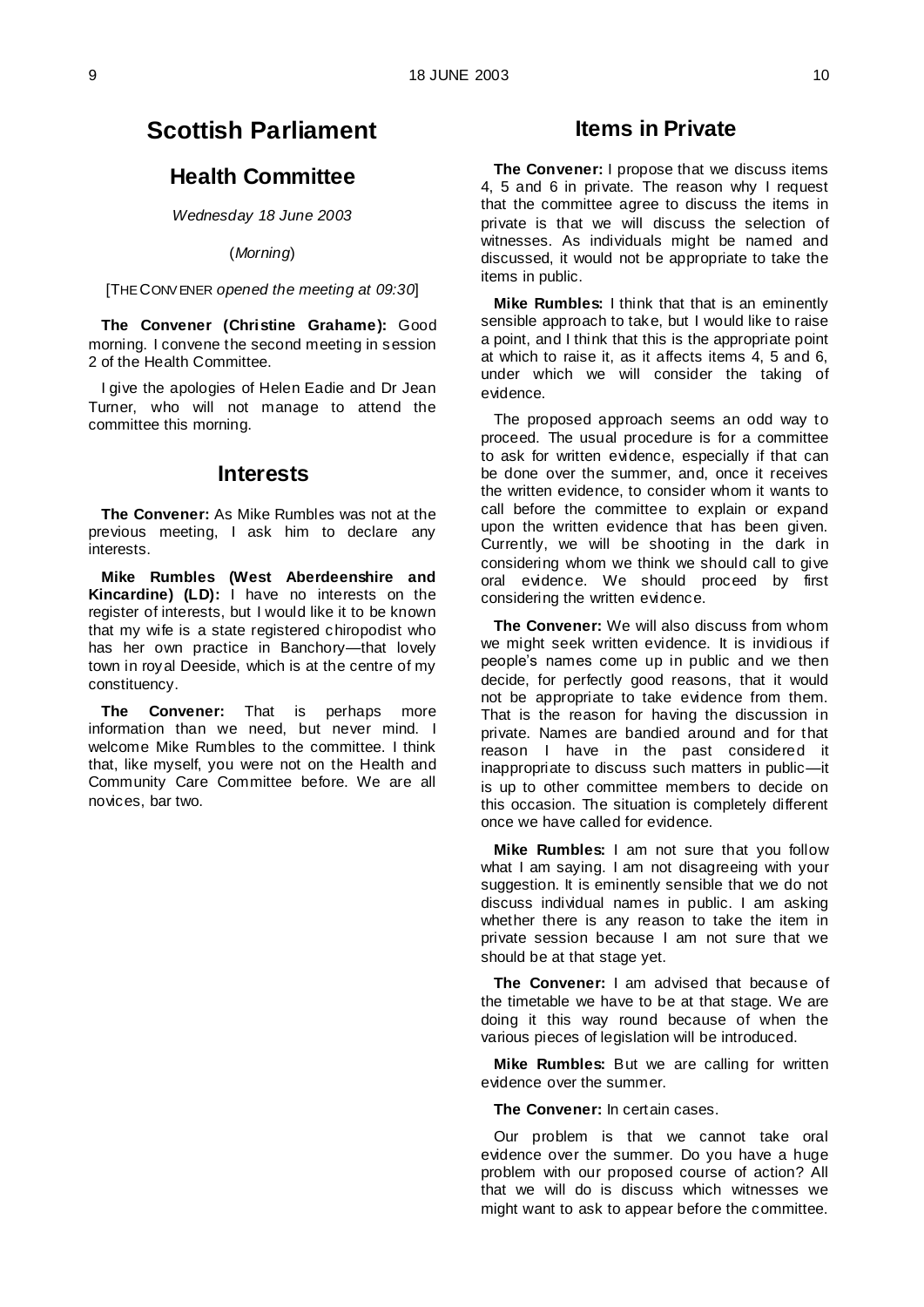Do you agree that there are difficulties if we discuss witnesses in public?

**Janis Hughes (Glasgow Rutherglen) (Lab):** I understand the point. I do not think that Mike Rumbles is questioning whether we should discuss proposed witnesses in private.

**The Convener:** Excuse me. The clerk is trying to speak to me; I cannot listen to two people at once.

**Janis Hughes:** The normal practice on the committee has been to take a decision on written and oral evidence at the beginning of consideration of a piece of legislation. That does not mean that when the written evidence comes in we cannot pursue it as oral evidence if it becomes apparent that it raises a new piece of information or a matter of particular interest.

It is good that we are starting at this early stage so that we do not lose the couple of months over the summer. I understand what Mike Rumbles is saying, but I do not think that our approach precludes deciding later to take oral evidence from someone from whom we had not previously agreed to take evidence.

**The Convener:** That is what I hoped I was saying, but obviously I was not doing so.

**Shona Robison (Dundee East) (SNP):** I follow the logic of what Mike Rumbles is saying. In theory the approach that he suggests might be the best way to proceed, but there are timetable concerns and there are certain people who will always be called to give evidence—they are probably the ones we will discuss later. If an organisation that is not one of the best-known ones gives us written evidence that suggests that there is more to be probed, we would come back to the issue—as we have done on the committee before—and ask the organisation concerned to give oral evidence. Generally though, some witnesses, from a variety of professional organisations, will always be called to give evidence.

The compromise is that we call the obvious witnesses whom we would call anyway, but then consider the written evidence and call people from whom we think it would be interesting to hear more.

**The Convener:** I am obviously not firing on all cylinders today. We are discussing a first swathe; that will not preclude others from giving evidence. The practice in the other committee that I was on was that if others whom we had not thought of in the trawl wrote in to give evidence, it was for the committee to decide whom it wanted to call to give evidence thereafter.

**Mike Rumbles:** That is why I am raising the issue now. I do not have an axe to grind but we should, if we can, stick to the procedure as a

matter of course. If we are going to have an investigation or take evidence, it is good practice to put out a call for written evidence. I do not see the point of calling the usual suspects to a committee meeting. I speak as a new member of the Health Committee; I do not know who the usual suspects are, so I do not have an axe to grind. However, I believe that as a matter of procedure, we should get the written evidence from organisations first, because that might be all we need. The whole point of people coming to the committee to give oral evidence is to probe them on the evidence that they have given to us.

**The Convener:** That is right. I do not know about the rest of the committee, but I prefer to get written evidence in any event and anything else is supplementary or provides further clarification. Our approach certainly does not preclude other people from giving oral evidence. I will have to watch myself, as Mike Rumbles is an ex-Standards Committee man.

Do members agree to take items 4, 5 and 6 in private?

**Members** *indicated agreement*.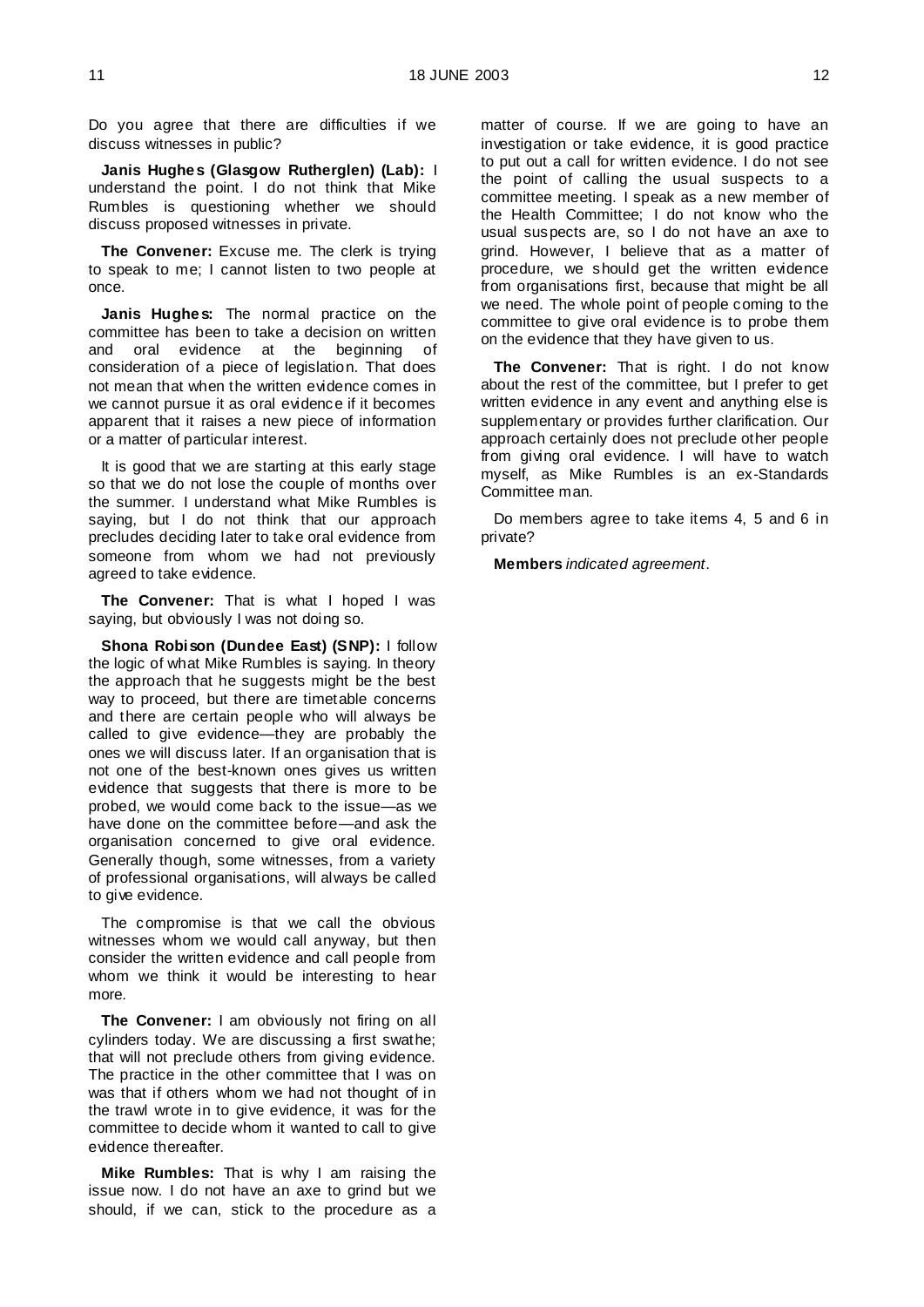### **Subordinate Legislation**

### **Food Protection (Emergency Prohibitions) (Amnesic Shellfish Poisoning) (Orkney) (Scotland) Order 2003 (SSI 2003/260)**

**The Convener:** I ask members to consider the paper on subordinate legislation. It is not a numbered paper—the clerk and I are getting used to each other's methods.

**Carolyn Leckie (Central Scotland) (SSP):** The papers have not been circulated to me, because I am not a member of the Health Committee. All I have been able to get is what I have downloaded from the Parliament's website.

**The Convener:** That is correct.

**Carolyn Leckie:** Is it possible to have copies of the papers circulated to me?

**The Convener:** I do not want to create special circumstances for anybody in the Parliament. The position is that what is on the public website is what is available to other MSPs. You have the public papers. All the other documents are papers that the committee has decided are private. The paper that we are considering is in the public domain.

**Carolyn Leckie:** I will need to check that out.

**The Convener:** You can get the paper now, if you have not downloaded it. It is certainly in the public domain.

**Carolyn Leckie:** Has it not been the practice in previous committees that when MSPs who are not committee members attend, especially when they show a special interest, the convener has been able to exercise discretion in the distribution of papers?

**The Convener:** I have been the convener of only one committee, but I never gave out private papers to anyone who was not a member of the committee.

**Mike Rumbles:** Is there not a difference between members having copies of private papers and having a copy of a Scottish statutory instrument?

**The Convener:** The SSI is in the public domain.

**Mike Rumbles:** Does Carolyn Leckie have a copy of the SSI, convener?

**Carolyn Leckie:** I have a copy of it.

**The Convener:** The SSI is our only paper for this agenda item.

**Carolyn Leckie:** I intend to attend committee meetings as regularly as possible. Some stuff might be sensitive, but I need to check what the

normal protocols are for private papers. I am not certain that it is entirely necessary to withhold all of them.

**Kate Maclean (Dundee West) (Lab):** Rather than take an ad hoc decision, I suggest that the Procedures Committee or the Conveners Group should discuss the issue. If there is to be a policy on the issue, it should be consistent for all the committees of the Parliament.

**The Convener:** It is against the standing orders of the Parliament for me to provide Carolyn Leckie with private papers. The standing orders need to be changed for me to do so.

**Kate Maclean:** The Procedures Committee could consider that point.

**The Convener:** Yes. Conveners do not have the discretion to circulate private papers other than to committee members.

**Carolyn Leckie:** May I ask for all the papers that are not private to be circulated to me?

**The Convener:** That is the case. All public papers are in the public domain—they are available electronically and should be produced quite early in the week that we meet. If Carolyn Leckie wants paper copies, I have no problem with that. She can also have copies of supplementary papers, should those be issued, but I cannot circulate private papers to her.

I suggest that we move on to debate the item. I welcome Tom McCabe in his new role as Deputy Minister for Health and Community Care. I ask the minister to speak to and move motion S2M -117, after which members may speak for or against the motion.

**The Deputy Minister for Health and Community Care (Mr Tom McCabe):** I will take a few minutes to preface my remarks. I welcome Christine Grahame to her new role as convener and wish her all the best in that role. I also express the hope that, over the months and years to come, I can work constructively with the committee on a variety of issues that will crop up over that period. The Executive is committed to working in as constructive and open a fashion as possible with all the committees of the Parliament. I assure the committee that I will do my best to ensure that those objectives are achieved over the months to come.

That said, I will move on to the subject of today's debate, which concerns an emergency order banning the harvesting of king scallops in waters in part of Scapa Flow in the Orkney isles. As most people know, the order has been triggered as a result of amnesic shellfish poisoning being found at levels that are above the action levels set by the European Union.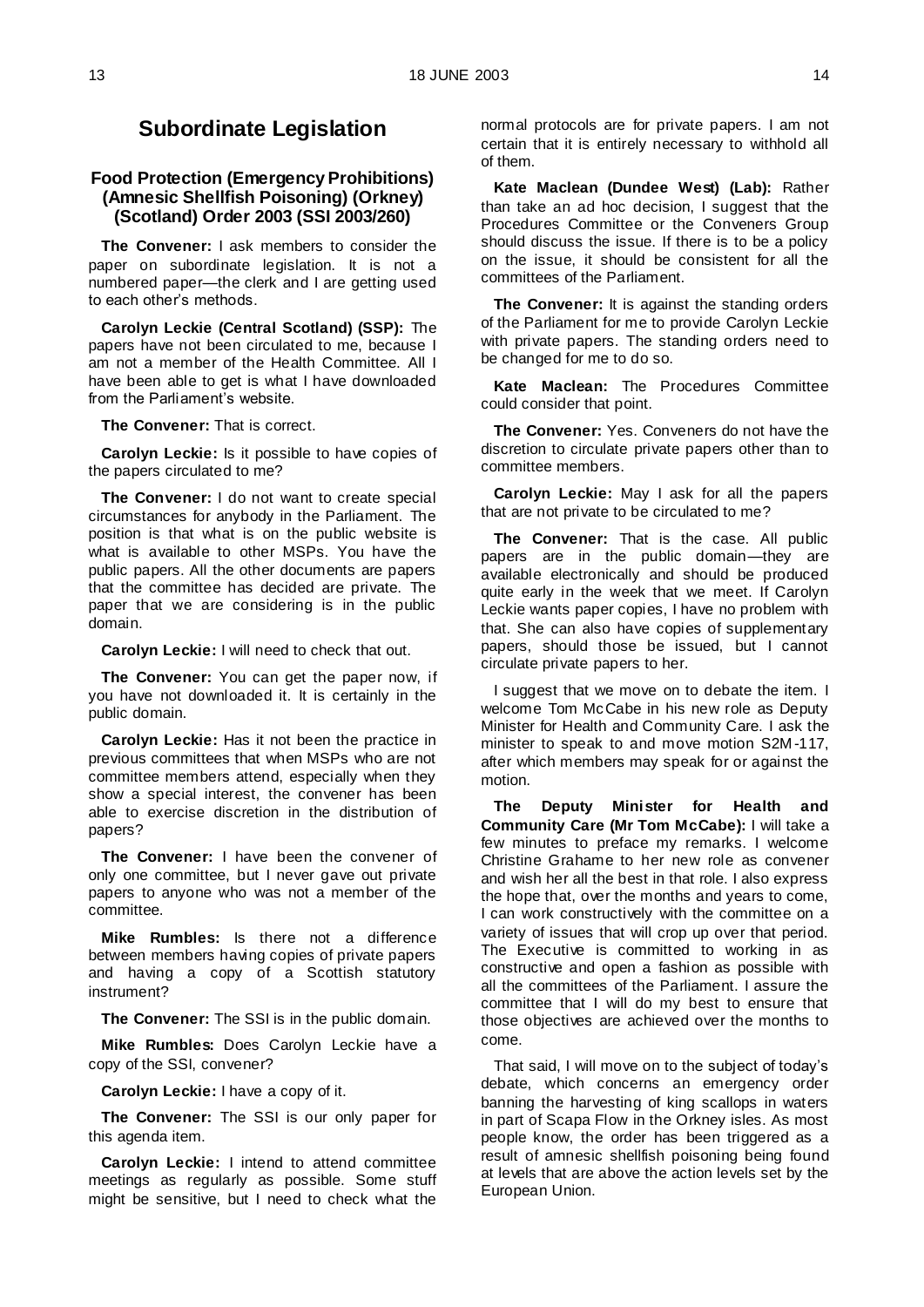The Food Protection (Emergency Prohibitions) (Amnesic Shellfish Poisoning) (Orkney) (Scotland) Order 2003 is a measure to address issues of consumer safety and public health. Shellfish that contain high levels of the toxin can cause illnesses in humans, which can range from nausea, vomiting and headaches to short-term memory loss, and—in extreme instances and if enough toxin is ingested—even death.

That is a brief outline of the current position. I know that members are aware of many of the issues. I am assisted this morning by two officers of the Food Standards Agency Scotland, Chester Wood and Martin Reid.

I move,

That the Health Committee, in consideration of the Food Protection (Emergency Prohibitions) (Amnesic Shellfish Poisoning) (Orkney) (Scotland) Order 2003 (SSI 2003/260), recommends that the order be approved.

**The Convener:** Thank you, minister. The Subordinate Legislation Committee considered the instrument and, although it has not issued its written report yet, the committee's oral report is that it has no comment to make.

**Mr David Davidson (North East Scotland) (Con):** How many deaths from amnesic shellfish poisoning have been recorded in the United Kingdom?

**The Convener:** We know the answer to that question.

**Mr McCabe:** None, so far. Thankfully, no deaths have been recorded since monitoring began in 1999 until the present time.

**Mr Davidson:** We do not disagree with you on the matter—the committee is concerned about health. Can you tell the committee how many deaths or serious illnesses due to food poisoning have occurred as a result of consumption of fish products that are not covered by the instrument?

**Mr McCabe:** I do not have that information to hand, but I can obtain it from my department and write to the member.

**Mr Davidson:** Why does the Executive think that the instrument has to be enforced? The measures will cause tremendous damage to a local industry and there appear not to be serious health concerns.

**Mr McCabe:** Mr Davidson makes a large presumption in his last point. The Executive is applying the measures as a result of a European Union directive; we are legally obliged to monitor properly toxin levels in these shellfish. It is an assumption to say that the Executive is overreacting; we do not know what the position would be if the monitoring did not take place.

Scientific evidence suggests that ingestion of the toxins can be extremely dangerous. It also suggests that, in extreme situations, ingestion can lead to death. In those circumstances, we would always want to take the precautionary approach. In any event, we want to comply with our obligations under the European Union directive.

09:45

**The Convener:** I ask the minister to reply to David Davidson through the committee so that the response can be circulated to committee members.

**Mr McCabe:** I am more than happy to do that.

**The Convener:** The question is—

**Carolyn Leckie:** I have a supplementary question for the minister. How many deaths from amnesic shellfish poisoning have been recorded in the European Union?

**Mr McCabe:** I will ask the officials for assistance.

**The Convener:** I am sorry, but the protocol for this type of debate is for officials to speak through the minister.

**Mr McCabe:** I am sorry, convener. I did not know that.

I am informed that there have been no recorded deaths in the European Union. In a recent debate on the subject in the Parliament, we mentioned that we were aware of four recorded deaths in Canada as a result of the consumption of mussels.

**Mike Rumbles:** May I ask a question, convener?

**The Convener:** Another line of questioning seems to have opened up. Please continue, Mike.

**Mike Rumbles:** The questioning so far seems to have concentrated on deaths, yet the purpose of the order is to avoid death. Can the minister tell the committee whether there have been any instances of illness caused by amnesic shellfish poisoning?

**The Convener:** I assume that Mike Rumbles is referring to recorded illness and not to people sitting at home feeling ill.

**Mike Rumbles:** I assume that that is why the order is before us.

**Mr McCabe:** A body of scientific evidence tells us that people will become very ill if they ingest enough of the toxin. We know that food poisoning is a condition that is significantly under-reported, which makes it difficult to gather accurate statistics.

**The Convener:** The question is, that motion S2M-117 be agreed to. Are we agreed?

**Members:** No.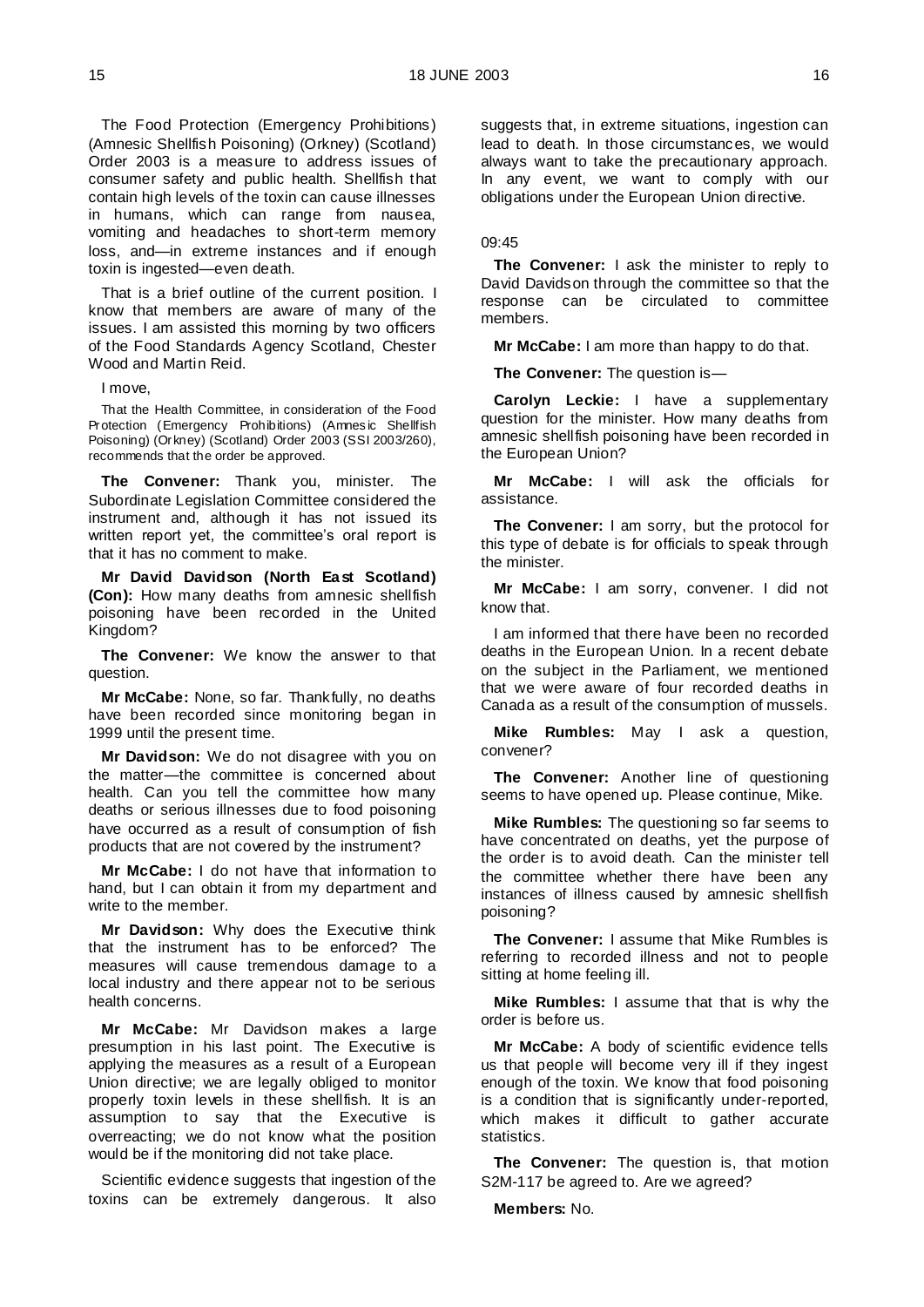#### **FOR**

Grahame, Christine (South of Scotland) (SNP) Hughes, Janis (Glasgow Rutherglen) (Lab) Maclean, Kate (Dundee West) (Lab) McNeil, Mr Duncan (Greenock and Inverclyde) (Lab) Rumbles, Mike (West Aberdeenshire and Kincardine) (LD)

**The Convener:** There will be a division.

#### **AGAINST**

Davidson, Mr David (North East Scotland) (Con)

### **ABSTENTIONS**

Robison, Shona (Dundee East) (SNP)

**The Convener:** The result of the division is: For 5, Against 1, Abstentions 1.

#### *Motion agreed to.*

That the Health Committee, in consideration of the Food Protection (Emergency Prohibitions) (Amnesic Shellfish Poisoning) (Orkney) (Scotland) Order 2003 (SSI 2003/260), recommends that the order be approved.

**The Convener:** Before we move into private session, I thank the minister for his brief appearance before the committee. I am sure that we will see each other at greater length from now on.

**Mr McCabe:** Thank you, convener—no doubt we will.

09:48

*Meeting continued in private until 10:34.*